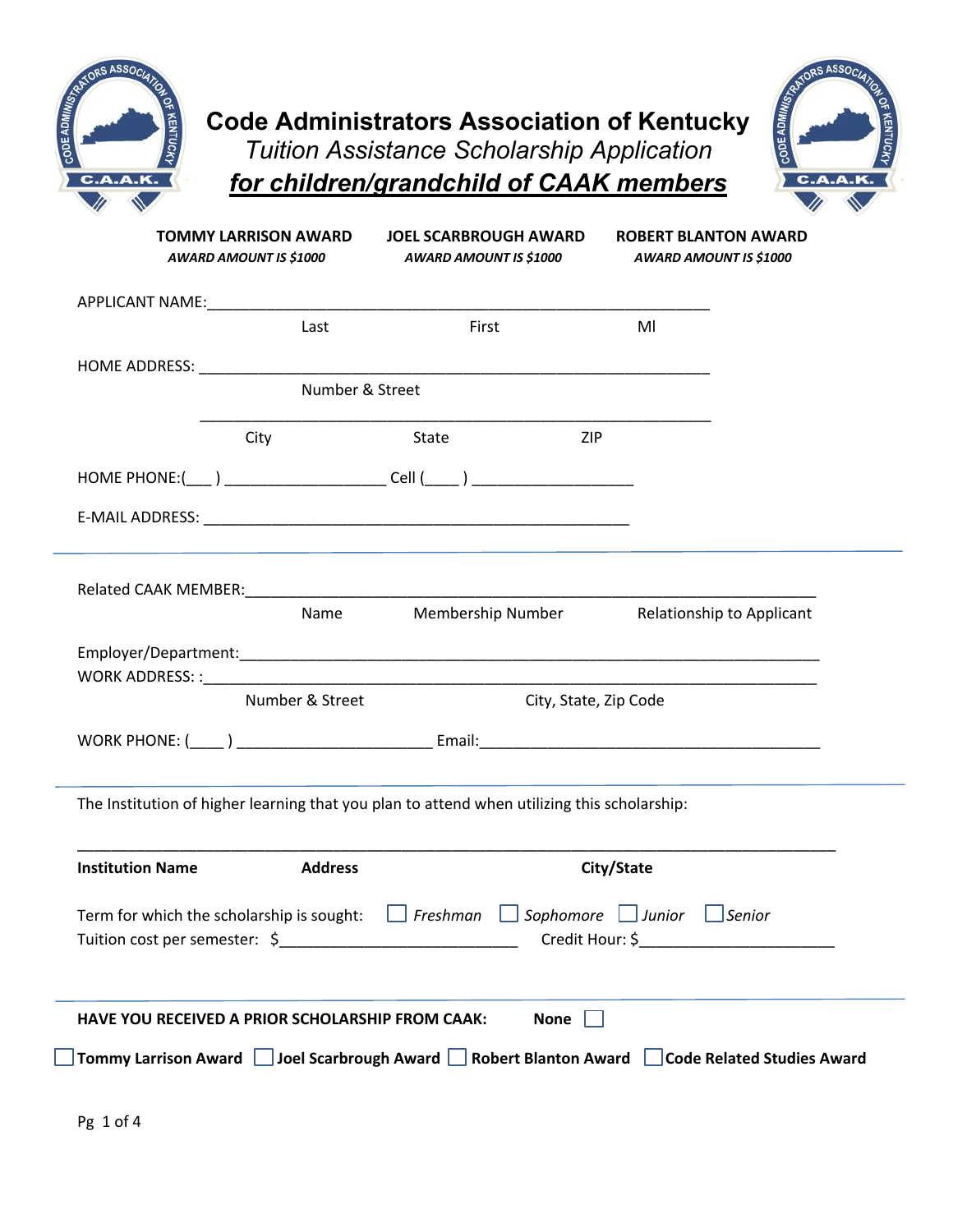## *\*\*CONTINUED\*\* Tuition Assistance Scholarship Application for children/grandchild of CAAK members –*

| <b>Name of School</b>        | Dates:                                                   | List all high schools, colleges, universities and trade schools you have attended.                               | Grade Pt Avg. | <b>Degree</b>    |
|------------------------------|----------------------------------------------------------|------------------------------------------------------------------------------------------------------------------|---------------|------------------|
|                              |                                                          |                                                                                                                  |               |                  |
|                              |                                                          |                                                                                                                  |               |                  |
| <b>Job Title</b>             | List all employers, starting with most recent.<br>Dates: | <b>Business Name</b>                                                                                             |               | Address/Location |
|                              |                                                          |                                                                                                                  |               |                  |
|                              |                                                          |                                                                                                                  |               |                  |
|                              |                                                          | List all memberships, clubs, volunteer groups, civil service.                                                    |               |                  |
| <b>Membership/Group Name</b> |                                                          | Dates:                                                                                                           |               | Address/Location |
|                              |                                                          |                                                                                                                  |               |                  |
|                              |                                                          |                                                                                                                  |               |                  |
|                              |                                                          |                                                                                                                  |               |                  |
|                              |                                                          | Statement of applicant: In applying for consideration, I am aware that the scholarship is to be applied toward   |               |                  |
|                              |                                                          | tuition only unless otherwise specified. In the event that my tuition cost does not equal the full amount of the |               |                  |
|                              |                                                          | scholarship awarded, I understand that I will receive only the amount for the tuition.                           |               |                  |

If granted a scholarship, it is my intention to remain a full time student (minimum enrollment of 12 credit hours) for the term(s) for which the scholarship is applied.

I verify that all information submitted is true and correct to the best of my knowledge.

| <b>Applicant Name</b> | <b>Applicant signature</b><br>Date                                   |  |  |
|-----------------------|----------------------------------------------------------------------|--|--|
|                       | <b>EMAIL COMPLETED APPLICATION (ALL 4 PAGES AND ATTACHMENTS) TO:</b> |  |  |
| Pg 2 of 4             | CAAK Executive Assistant, George Mann caak kentucky@caak.org         |  |  |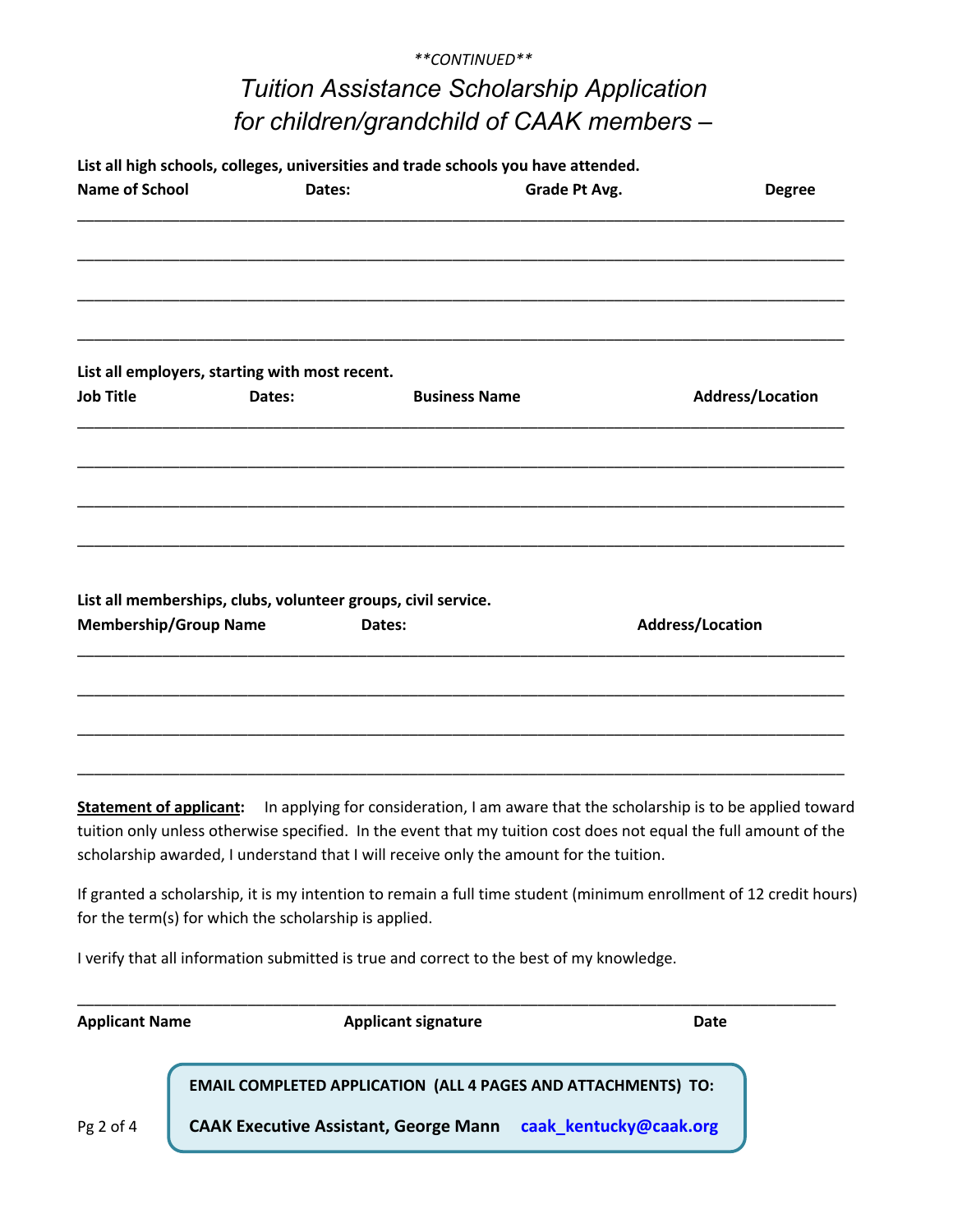## *\*\*CONTINUED\*\* Tuition Assistance Scholarship Application for children/grandchild of CAAK members –* **High School and/or College Transcript Request**

The below listed high school/college has my permission to release my official transcript to the scholarship sponsor:

| School/College name         |                                                                                                                                                                                                                                                                                                          | School/College name                                                                                              |             |  |
|-----------------------------|----------------------------------------------------------------------------------------------------------------------------------------------------------------------------------------------------------------------------------------------------------------------------------------------------------|------------------------------------------------------------------------------------------------------------------|-------------|--|
| <b>Student Name</b>         | <b>Student signature</b>                                                                                                                                                                                                                                                                                 |                                                                                                                  | <b>Date</b> |  |
| <b>INSTRUCTIONS</b>         |                                                                                                                                                                                                                                                                                                          |                                                                                                                  |             |  |
|                             | High school/college officials are requested to complete this form, attach a copy of the student's official transcript,<br>including grades achieved and forward to the scholarship sponsor. Transcript must be received by the<br>scholarship sponsor on or before July 1, prior to the scholastic year. |                                                                                                                  |             |  |
| <b>Scholarship Sponsor:</b> | Email: caak kentucky@caak.org                                                                                                                                                                                                                                                                            | Code Administrators Association of Kentucky (CAAK)<br>Email transcript to: CAAK Executive Assistant, George Mann |             |  |
|                             | PLEASE PROVIDE THE FOLLOWING INFORMATINO EVEN IF GIVEN ON THE TRANSCRIPT.                                                                                                                                                                                                                                |                                                                                                                  |             |  |
|                             |                                                                                                                                                                                                                                                                                                          |                                                                                                                  |             |  |
|                             | First<br>Last                                                                                                                                                                                                                                                                                            | MI                                                                                                               |             |  |
|                             |                                                                                                                                                                                                                                                                                                          |                                                                                                                  |             |  |
|                             |                                                                                                                                                                                                                                                                                                          |                                                                                                                  |             |  |
|                             |                                                                                                                                                                                                                                                                                                          |                                                                                                                  |             |  |
|                             |                                                                                                                                                                                                                                                                                                          |                                                                                                                  |             |  |
|                             | From                                                                                                                                                                                                                                                                                                     | To                                                                                                               |             |  |
|                             | ACT Composite __________   High school class size ____________   Student's Class Ranking __________                                                                                                                                                                                                      |                                                                                                                  |             |  |
|                             | *This must be completed and may be based on the most recent information available, if final results are not completed.                                                                                                                                                                                   |                                                                                                                  |             |  |
|                             |                                                                                                                                                                                                                                                                                                          |                                                                                                                  |             |  |
|                             | Remarks by Counselors or Teachers that may be beneficial to scholarship sponsor (attachments allowed):                                                                                                                                                                                                   |                                                                                                                  |             |  |
|                             |                                                                                                                                                                                                                                                                                                          |                                                                                                                  |             |  |
|                             |                                                                                                                                                                                                                                                                                                          |                                                                                                                  |             |  |
|                             |                                                                                                                                                                                                                                                                                                          |                                                                                                                  |             |  |

Pg 3 of 4